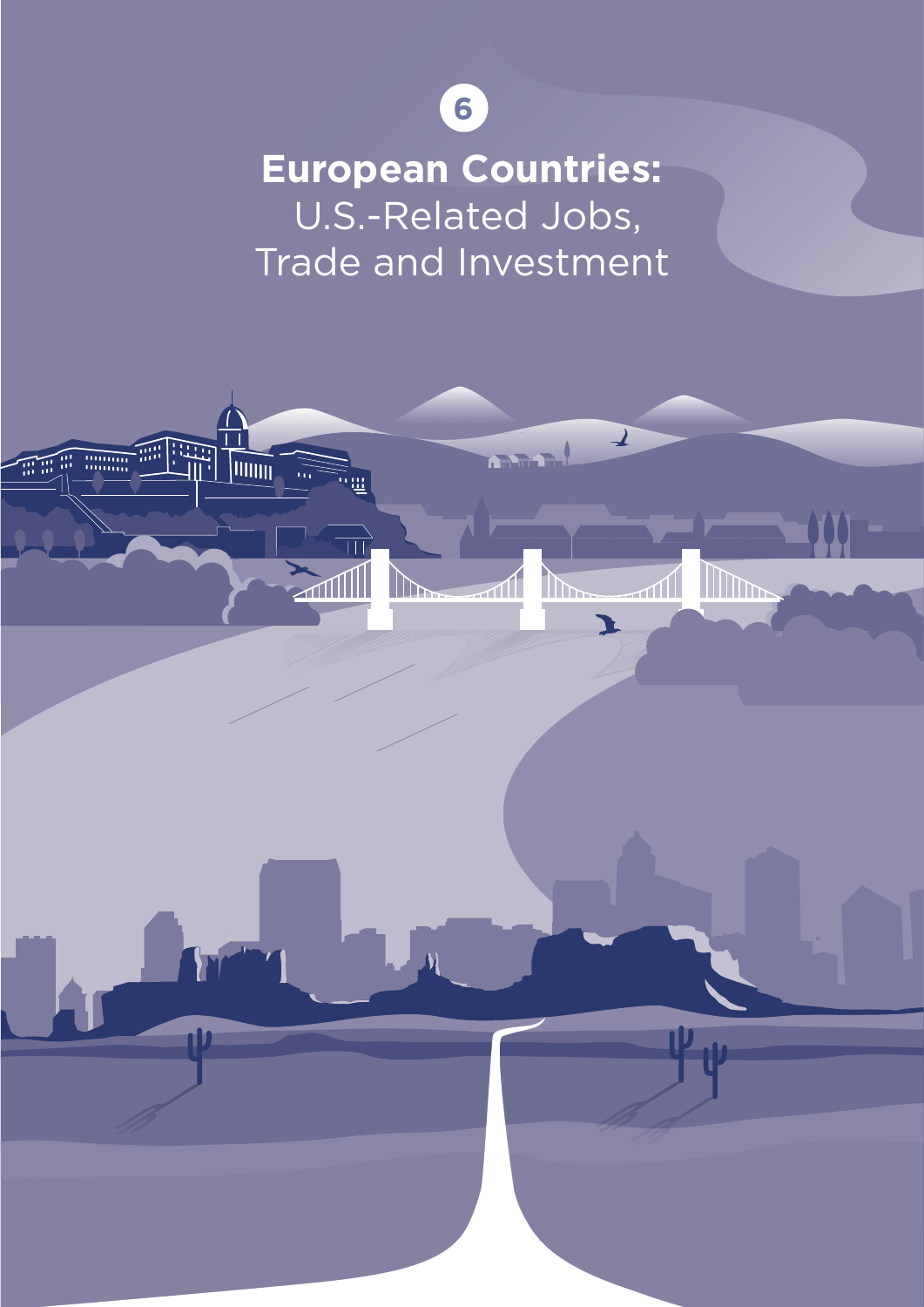**Total U.S. FDI stock in Europe \$3.7 trillion**  (2020)



After rebounding in 2021 from the depressed pandemic-related levels of 2020, economic activity across Europe continues to improve, although the pace of growth not only remains choppy but also disparate among countries and regions. French economic growth in 2021 was 7%, the highest for half a century. French unemployment of 8% is the lowest in 15 years. Germany's export-led economy, in contrast, continues to struggle with global supply chain backlogs, slowing growth in China, and the ripple effects of war in Ukraine. Tourist-dependent economies of southern Europe (Greece, Italy and Spain) remain in the crosshairs of the pandemicrelated decline in global travel and tourism. The United Kingdom, in the aftermath of Brexit, remains at risk of rising capital outflows and reduced trade with the European Union. Rising inflationary pressures, notably from soaring energy costs, remain a key challenge. Eurozone inflation rose 5.8% in February 2022 from the prior year, one the strongest annual rises in prices in decades. Inflation is a scourge on both sides of the Atlantic.

Europe's continued economic convalescence is important to the United States for the simple reason that on a global basis, no region of the world offers more opportunities in terms of market size and wealth, and access to skilled resources than Europe. Outside the United States, no region has more sway on the bottom line of Corporate America than Europe. Europe remains the most attractive region in the world for U.S. companies investing abroad.

The latest investment figures underscore Corporate America's enduring commitment to its long-standing transatlantic partner. Measured on a historic cost basis, the total stock of U.S. foreign direct investment (FDI) in Europe was \$3.7 trillion in 2020, or 59% of total U.S. investment abroad. This is almost four times the amount of comparable U.S. investment in the Asia-Pacific region (\$970 billion).

According to the latest figures from the UN, while FDI inflows to both the United States and Europe were severely affected by the global recession of 2020, flows have rebounded over the past year. Global FDI flows to Europe totaled just \$20 billion in 2020, down from \$392 billion in 2019.<sup>1</sup> These sharp swings in global FDI to Europe were driven mainly by large divestments and negative intra-company loans in the Netherlands and Switzerland. However, these drops were one-offs. Global FDI flows to Europe rebounded to an estimated \$305 billion in 2021, accounting for 18.5% of total global inflows.

This overall number, while impressive, does not tell us much about the reasons for such investment or the countries where U.S. companies focus their investments. As we have stated in previous surveys, official statistics blur some important distinctions when it comes to the nature of transatlantic investment flows. Recent research, however, helps us understand better two important phenomena: "round-tripping" and "phantom FDI."

## **Round-Tripping**

Round-tripping investments go from an original investor, for instance in the United States, to an ultimate destination in a country such as Germany, but flow first from the United States to an intermediate country such as Luxembourg, and then from Luxembourg to Germany. Official statistics record this as a U.S.-Luxembourg flow or a Luxembourg-Germany flow. While Luxembourg may derive some economic benefit from that flow emanating originally from the United States, the ultimate beneficiary is in Germany. Applying this example to 2017, the year with the most recent data, official figures from the IMF indicate that FDI in Germany from the United States was around \$90 billion, whereas recent research by economists at the IMF and University of Copenhagen that takes account of these "round tripping" flows concludes that the stock of "real FDI" from the United States in Germany was actually almost \$170 billion.2 Similarly, "real FDI" links from Germany to the United States are considerably higher than official statistics might indicate. All told, they estimated that "real FDI" bilateral links from Germany to the United States in that year topped \$400 billion, whereas official statistics put that figure closer to \$300 billion.<sup>3</sup> The same is true for other important bilateral investment links. Table 1 shows "real FDI" links both from the United States to Great Britain and from Great Britain to the United States, for instance, to be higher than standard measurements indicate.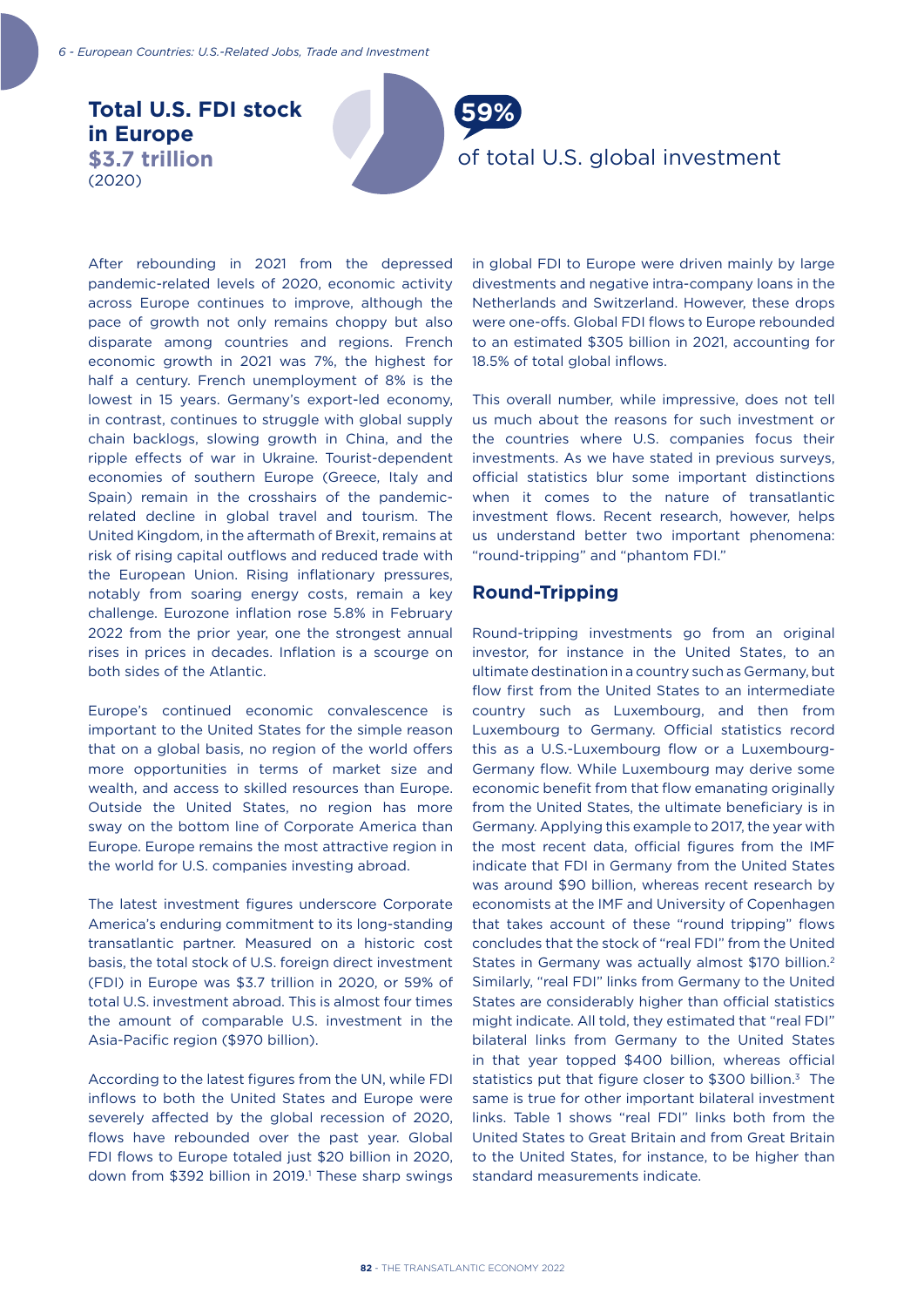

#### Table 1 Estimated Real U.S.-EU FDI Links (\$Billions)

*\*Total FDI: Official Statistics from IMF including investments in SPEs and unadjusted for round-tripping. Real FDI position: Captures links between ultimate investors and real investments; Damgaard, Elkjaer and Johannesen calculations. Note these figures reflect the IMF FDI methodology and may differ from the U.S. BEA statistics in Appendix B. Data for 2017, latest available.* 

*Sources: IMF Coordinated Direct Investment Survey; Jannick Damgaard, Thomas Elkjaer and Niels Johannesen, "What Is Real and What Is Not in the Global FDI Network?" IMF Working Paper WP/19/274, December 2, 2019, p. 40.*

## **"Phantom" vs. "Real" FDI**

The second important phenomenon is what economists call "phantom FDI," or investments that pass through special purpose entities that have no real business activities. To understand the nature of transatlantic investment links it is important to be able to separate phantom FDI from FDI in the "real" economy. Damgaard, Elkjaer and Johannesen estimate that investment in countries such as Poland, Romania, Denmark, Austria and Spain, for instance, are mostly genuine FDI investments, while investment in countries such as Luxembourg and the Netherlands are largely comprised of investments in corporate shells used to minimize the global tax bills of multinational enterprises. They estimated that most of the world's "phantom FDI" in 2017 was in a small group of well-known offshore centers: Luxembourg (\$3.8 trillion), the Netherlands (\$3.3 trillion), Hong Kong (\$1.1 trillion), British Virgin Islands (\$0.8 trillion), Bermuda (\$0.8 trillion), Singapore (\$0.8 trillion) and the Cayman Islands (\$0.7 trillion). These were global figures rather than investments from U.S. companies, but since U.S. companies are the preeminent foreign investors in Europe one may conclude that these distinctions roughly applied to U.S. FDI in Europe, at least at that time.

In the aggregate, and extrapolating forward, about 54% of America's total FDI position in Europe was allocated to non-bank holding companies in 2020, meaning that less than half of the \$3.7 trillion was invested in "real economy" industries such as mining, manufacturing, wholesale trade, finance, and professional and information services (See Box 6.1). Excluding holding companies, total U.S. FDI stock in Europe in 2020 amounted to \$1.7 trillion – a much smaller figure.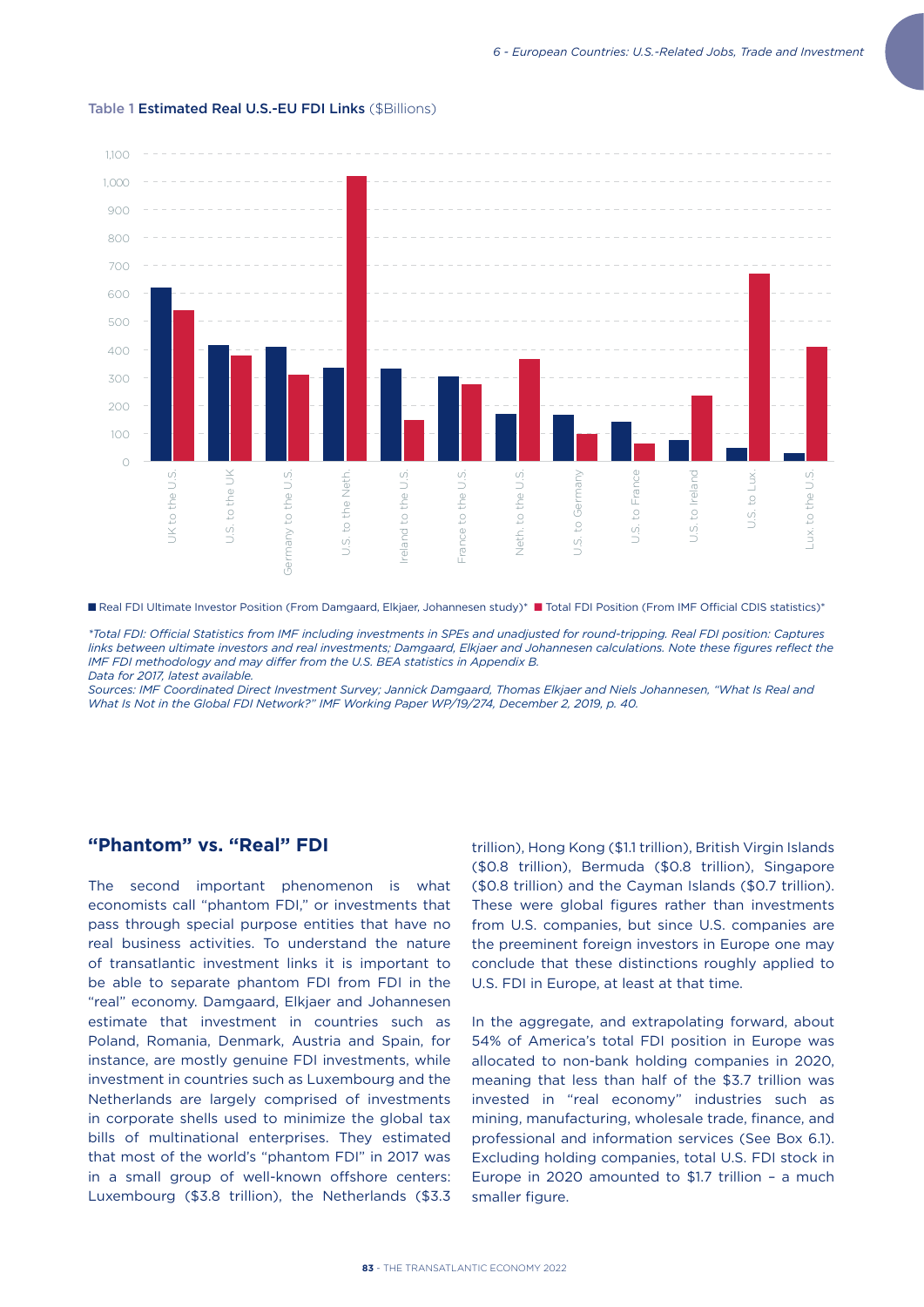## **Box 6.1 FDI Outflows to Europe Adjusted for Flows of Holding Companies**

U.S. holding companies have played an important role in the rise of U.S.-Europe FDI over the past few decades. As of 2020, the last year of available data, nonbank holding companies accounted for \$2.9 trillion, or about 47% of the global U.S. outward FDI position of approximately \$6.2 trillion, and 54% of total U.S. FDI stock in Europe.

As the U.S. Bureau of Economic Analysis (BEA) notes, "The growth in holding company affiliates reflects a variety of factors. Some holding-company affiliates are established primarily to coordinate management and administration activities – such as marketing, distribution, or financing – worldwide or in a particular geographic region. In addition, the presence of holding company affiliates in countries where the effective income tax rate faced by affiliates is relatively low suggests tax considerations may have also played a role in their growth. One consequence of the increasing use of holding companies has been a reduction in the degree to which the U.S. Direct Investment Abroad position (and related flow) estimates reflect the industries and countries in which the production of goods and services by foreign affiliates actually occurs."

Tables 2a and 2b, drawing on BEA data, reflect the significance of holding companies in the composition of U.S. FDI outflows. European markets have accounted for roughly 58% of total U.S. FDI outflows since 2009. However, when flows to nonbank holding companies are excluded from the data, the share of outflows to markets such as Europe and Other Western Hemisphere declines. In 2020, U.S. FDI flows to holding companies in Europe rebounded sharply to \$62.8 billion. This represented over half of total U.S. FDI outflows to Europe. In prior years, FDI outflows to Europe were negative (-\$189 billion in 2018 and -\$87 billion in 2019), as U.S. companies repatriated a large amount of accumulated foreign earnings.

In the long run, when FDI related to holding companies is stripped from the numbers, the U.S. foreign direct investment position in Europe is not as large as typically reported by the BEA. Nonetheless, Europe remains the destination of choice among U.S. firms even after the figures are adjusted. Between 2009 and 2020, Europe still accounted for over half of total U.S. FDI outflows when flows from holding companies are removed from the aggregate. Europe's share was still more than double the share to Asia, underscoring the deep and integrated linkages between the United States and Europe.

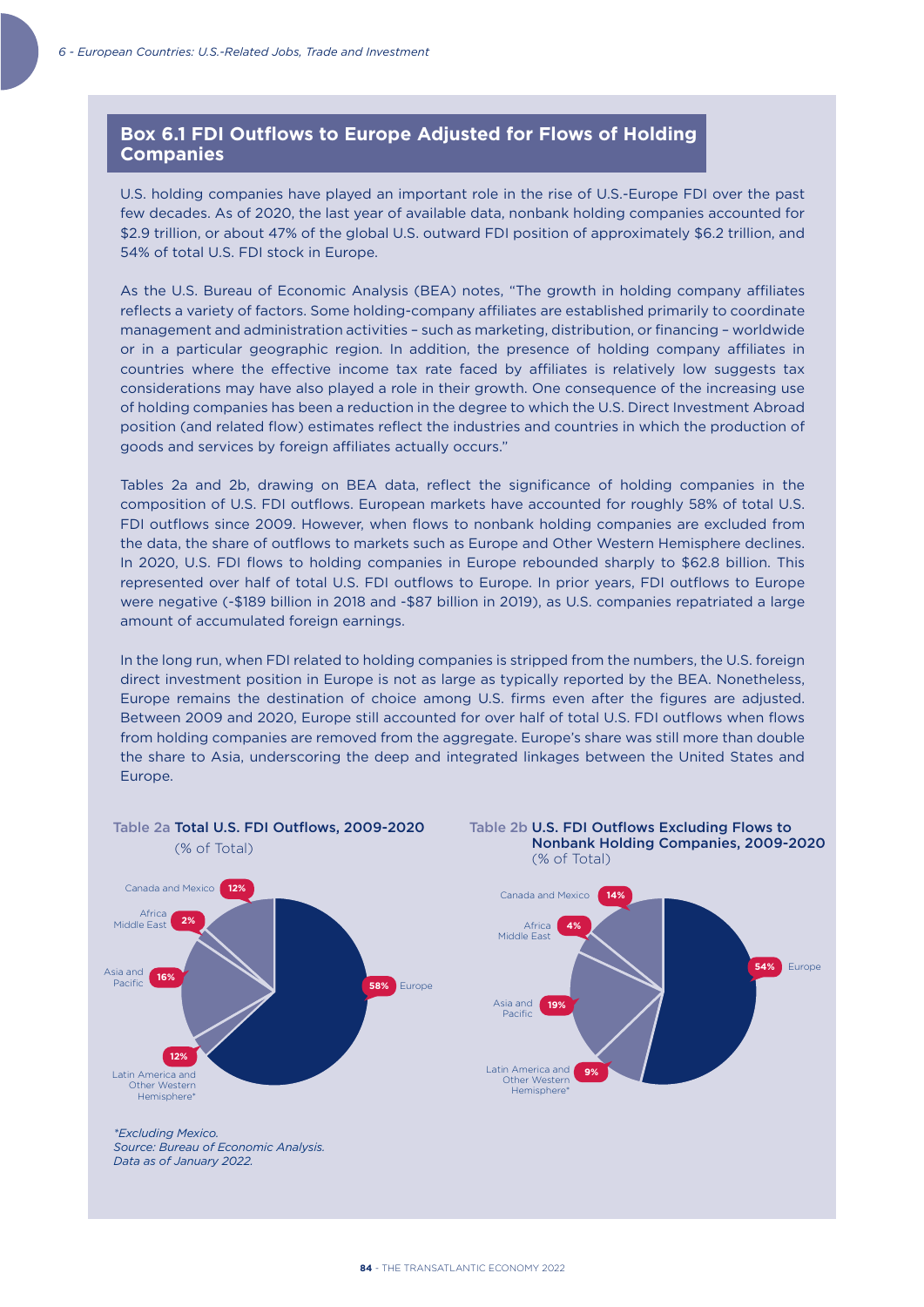## **Box 6.2 U.S. Corporate Tax Reform: Impact on FDI Outflows**

In December 2017, the United States passed the "Tax Cuts and Jobs Act," which included several changes to the U.S. taxation of international profits. An important provision of the tax reform bill, which had a material impact on U.S. international investment flows, was the reduced tax rate on U.S. firms' repatriated earnings. This repatriation tax break, which was expected, led to negative U.S. FDI outflows as companies brought home significant quantities of cash. The sweeping U.S. tax reform package also reduced the corporate tax rate from 35% to 21% and moved the United States towards a "territorial" system, under which profits earned by U.S. foreign affiliates will not be taxed.

Prior to the tax reform, U.S. multinational companies would reinvest their global earnings back into their operations abroad, deferring U.S. taxation of these foreign profits. This strategy, widely adopted by U.S. multinationals, caused reinvested earnings to become the primary source of U.S. FDI flows. Table 3a shows the breakout of U.S. FDI flows to Europe by component, with reinvested earnings making up the bulk of total U.S. investment prior to tax reform. Since the tax reform, however, equity investments abroad are the largest source of FDI outflows to Europe.

The cumulative effect of years of companies keeping profits overseas led to a large accumulation of U.S. corporate earnings abroad. When the U.S. government passed corporate tax reform, reducing the tax rate on these earnings, it incentivized companies to tap into the large pile of foreign profits by repatriating the foreign capital. When companies withdraw prior accumulated earnings, this results in negative retained earnings which has a negative overall impact on U.S. FDI outflows. A similar pattern occurred in 2005 after the U.S. Homeland Investment Act introduced a similar tax break for multinational companies.

In the first four years after the change in the U.S. corporate tax code, U.S. repatriations of global earnings are estimated to have totaled approximately \$1.8 trillion, or over half of the estimated \$3 trillion in funds stockpiled overseas at the end of 2017 ( Table 3b). While these repatriations suppressed FDI outflows from the United States to Europe in recent years, we expect the pace of repatriations to slow, and FDI to continue to recover in the years ahead. However, according to UNCTAD's January 2019 Investment Trends Monitor, in the long run the shift to a territorial tax system in the United States may lead to "structurally lower reinvested earnings by U.S. multinationals in the future."



Table 3a U.S. FDI Outflows to Europe by

*Source: U.S. Bureau of Economic Analysis. Data as of January 2022.*



*\*2021 authors' estimate. Source: U.S. Bureau of Economic Analysis. Data as of January 2022.*

## Table 3b U.S. Repatriations of Global Earnings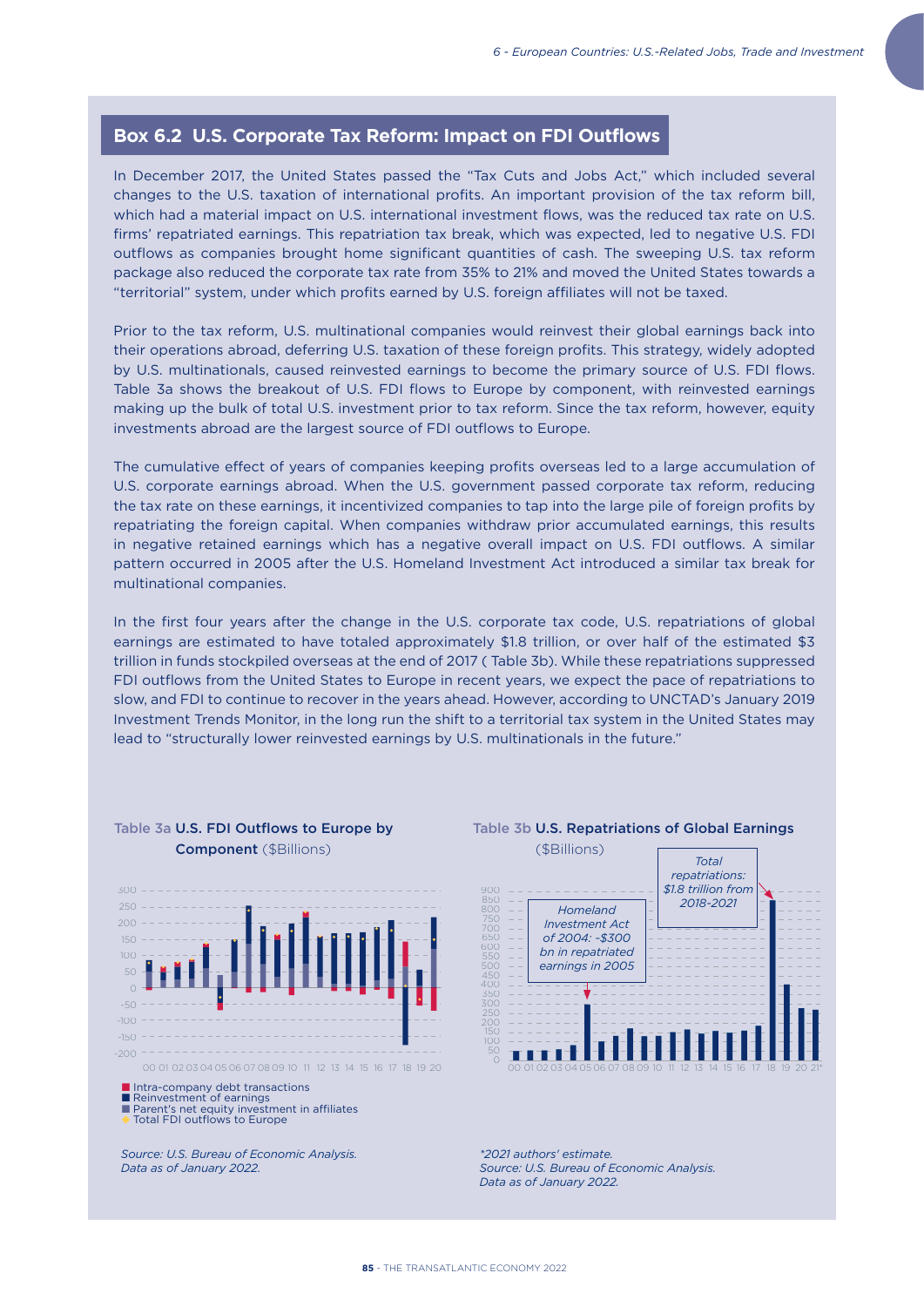These figures illustrate the extremely volatile nature of U.S. FDI annual outflows. Table 4 provides a more long-term view of U.S.-European investment ties. As shown in the chart, the share of U.S. FDI in both Germany and France declined sharply this past decade, with France accounting for just 1.4% of U.S. FDI flows to Europe from 2010 through the third quarter of 2020. Germany's share is slightly higher, 4%, but still off the levels of previous decades. However, as mentioned these figures need to be interpreted very carefully, since a good deal of original investment from the United States makes its way to France and Germany via other countries, and analyses that include "round-tripping" estimates conclude that U.S. FDI that eventually ends up in France and Germany remains robust.

Ireland has become a favored destination for FDI among U.S. companies looking to take advantage of the country's flexible and skilled English-speaking

labor force, low corporate tax rates, strong economic growth, membership in the European Union, and pro-business policies. Even when adjusting U.S. FDI figures to take account of flows of U.S. holding companies, Ireland still ranks as one of the most attractive places in the world for U.S. businesses.

Just as U.S. firms leverage different states across America, with certain activities sprinkled around the Northeast, Midwest, the South and West, U.S. firms deploy the same strategies across Europe, leveraging the specific attributes of each country. Economic activity across the EU is just as distinct and differentiated by country. Different growth rates, differing levels of consumption, varying degrees of wealth, labor force participation rates, financial market development, innovation capabilities, corporate tax rates – all of these factors, and more, determine where and when U.S. firms invest in Europe.

|                | 1990-1999                    |                      | 2000-2009                    |                      | 2010-3Q2021                  |                      |
|----------------|------------------------------|----------------------|------------------------------|----------------------|------------------------------|----------------------|
| Country        | \$ Aggregate<br><b>Total</b> | % of Total<br>Europe | \$ Aggregate<br><b>Total</b> | % of Total<br>Europe | \$ Aggregate<br><b>Total</b> | % of Total<br>Europe |
| Europe         | 465.337                      |                      | 1.149.810                    |                      | 1.711.926                    |                      |
| Austria        | 2.908                        | 0.6%                 | 501                          | 0.0%                 | 8.362                        | 0.5%                 |
| <b>Belgium</b> | 12,028                       | 2.6%                 | 40,120                       | 3.5%                 | 37,217                       | 2.2%                 |
| Czech Republic | 155                          | 0.0%                 | 1.941                        | 0.2%                 | 4,890                        | 0.3%                 |
| Denmark        | 2,798                        | 0.6%                 | 5,782                        | 0.5%                 | 10,612                       | 0.6%                 |
| Finland        | 1,485                        | 0.3%                 | 1,598                        | 0.1%                 | 2,554                        | 0.1%                 |
| France         | 29.063                       | 6.2%                 | 42,963                       | 3.7%                 | 24.072                       | 1.4%                 |
| Germany        | 31.817                       | 6.8%                 | 60,363                       | 5.2%                 | 68,332                       | 4.0%                 |
| Greece         | 413                          | 0.1%                 | 943                          | 0.1%                 | 502                          | 0.0%                 |
| Hungary        | 2,929                        | 0.6%                 | 1,376                        | O.1%                 | 1,214                        | 0.1%                 |
| Ireland        | 21,369                       | 4.6%                 | 115,085                      | 10.0%                | 290,735                      | 17.0%                |
| Italy          | 13,825                       | 3.0%                 | 26,462                       | 2.3%                 | 19,553                       | 1.1%                 |
| Luxembourg     | 15.912                       | 3.4%                 | 126.989                      | 11.0%                | 340.522                      | 19.9%                |
| Netherlands    | 70.770                       | 15.2%                | 295.889                      | 25.7%                | 358.021                      | 20.9%                |
| Norway         | 4,198                        | 0.9%                 | 4.997                        | 0.4%                 | 3,946                        | 0.2%                 |
| Poland         | 2,681                        | 0.6%                 | 4,699                        | 0.4%                 | 4,120                        | 0.2%                 |
| Portugal       | 1,993                        | 0.4%                 | 2,212                        | 0.2%                 | 996                          | 0.1%                 |
| <b>Russia</b>  | 1,555                        | 0.3%                 | 11,289                       | 1.0%                 | $-1,452$                     | $-0.1%$              |
| Spain          | 11,745                       | 2.5%                 | 28,371                       | 2.5%                 | 16,763                       | 1.0%                 |
| Sweden         | 10,783                       | 2.3%                 | 16.974                       | 1.5%                 | 1.937                        | 0.1%                 |
| Switzerland    | 32,485                       | 7.0%                 | 97,869                       | 8.5%                 | 132,351                      | 7.7%                 |
| Turkey         | 1,741                        | 0.4%                 | 5,994                        | 0.5%                 | 8,603                        | 0.5%                 |
| United Kingdom | 175,219                      | 37.7%                | 237,906                      | 20.7%                | 367,942                      | 21.5%                |
| Other          | 17,465                       | 2.6%                 | 19,487                       | 1.4%                 | 10,134                       | 0.6%                 |

Table 4 U.S. FDI Outflows to Europe: The Long View (\$Millions, (-) inflows)

*Source: Bureau of Economic Analysis.* 

*Data as of January 2022.*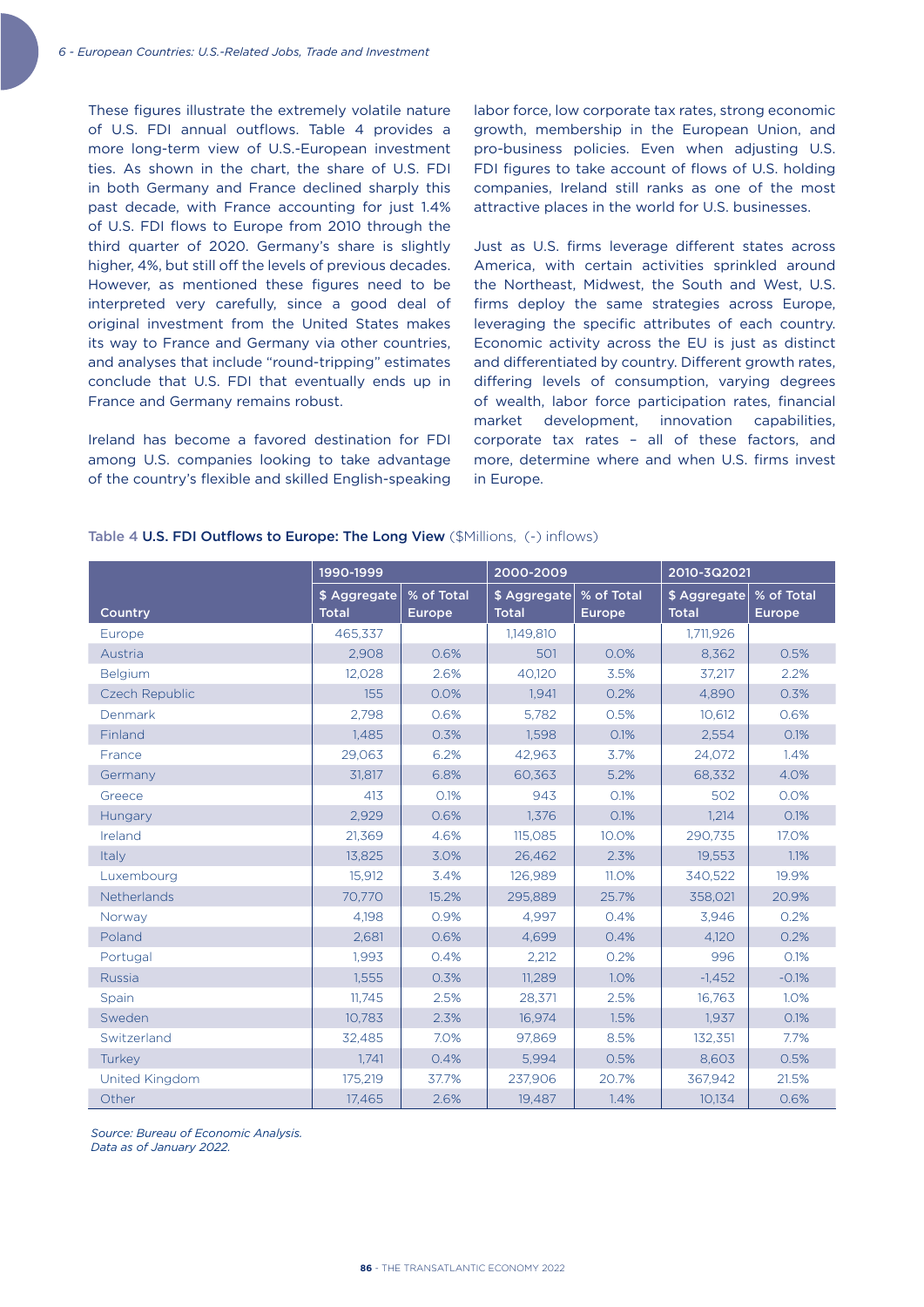

## A launchpad for U.S. companies **10 European countries among top 20 global export platforms**

Table 5 underscores this point. The figures show U.S. affiliate sales from a given country to other destinations, or the exports of affiliates per country. Of the top twenty global export platforms for U.S. multinationals in the world, ten are located in Europe, a trend that reflects the intense cross-border trade and investment linkages of the European Union and the strategic way U.S. firms leverage their European supply chains. For U.S. companies, Ireland is the number one platform in the world from which their

affiliates can reach foreign customers. Switzerland, ranked third, remains a key export platform and panregional distribution hub for U.S. firms.

On a standalone basis, U.S. affiliates' exports from Ireland are greater than the total export volumes of most countries. Such is the export-intensity of U.S. affiliates in Ireland and the strategic importance of Ireland to the corporate success of U.S. firms operating in Europe and around the world. Moreover,

Table 5 Global Export Platforms for U.S. Multinationals (U.S. Affiliate Sales From Abroad to Other Destinations\*) (\$Millions)

|                 | 1982                           |         | 1990              |         | 2000              |         | 2019              |           |
|-----------------|--------------------------------|---------|-------------------|---------|-------------------|---------|-------------------|-----------|
| Rank            | Country                        | Value   | Country           | Value   | Country           | Value   | Country           | Value     |
| 1.              | United Kingdom                 | 33,500  | United Kingdom    | 51,350  | United Kingdom    | 94,712  | Ireland           | 377,193   |
| $\overline{2}$  | Switzerland                    | 27,712  | Canada            | 46,933  | Canada            | 94,296  | Singapore         | 280,019   |
| 3               | Canada                         | 25,169  | Germany           | 41,853  | Germany           | 69,522  | Switzerland       | 275,016   |
| 4               | Germany                        | 19,117  | Switzerland       | 38,937  | Netherlands       | 67,852  | United Kingdom    | 207,636   |
| 5               | Netherlands                    | 15,224  | Netherlands       | 33,285  | Singapore         | 56,961  | Netherlands       | 176,132   |
| 6               | <b>Belgium</b>                 | 11,924  | France            | 24,782  | Switzerland       | 56,562  | Canada            | 162,691   |
| 7               | Singapore                      | 11,579  | Belgium           | 21,359  | Ireland           | 51,139  | Germany           | 120,788   |
| 8               | France                         | 11,255  | Singapore         | 15,074  | Mexico            | 37,407  | Belgium           | 117,022   |
| 9               | Indonesia                      | 8,289   | Hong Kong         | 9,951   | France            | 35,797  | Mexico            | 106,179   |
| 10 <sup>°</sup> | Hong Kong                      | 4,474   | Italy             | 9,562   | Belgium           | 32,010  | Hong Kong         | 100,555   |
| 11              | Italy                          | 3,993   | Ireland           | 9,469   | Hong Kong         | 22,470  | China             | 75,106    |
| 12 <sup>°</sup> | Australia                      | 3,710   | Spain             | 7,179   | Malaysia          | 16,013  | France            | 55,579    |
| 13              | Ireland                        | 2,842   | Japan             | 7,066   | Sweden            | 15,736  | India             | 37,723    |
| 14              | <b>United Arab</b><br>Emirates | 2,610   | Australia         | 6,336   | Italy             | 14,370  | Australia         | 33,415    |
| 15              | <b>Brazil</b>                  | 2,325   | Mexico            | 5,869   | Spain             | 12,928  | <b>Brazil</b>     | 31,445    |
| 16              | Japan                          | 2,248   | Indonesia         | 5,431   | Japan             | 11,845  | Luxembourg        | 30,430    |
| 17 <sup>2</sup> | Malaysia                       | 2,046   | <b>Brazil</b>     | 3,803   | Australia         | 9,370   | Spain             | 29,033    |
| 18              | Panama                         | 1,662   | Norway            | 3,565   | <b>Brazil</b>     | 8.987   | Japan             | 27,491    |
| 19              | Spain                          | 1,635   | Malaysia          | 3,559   | China             | 7,831   | Italy             | 27,084    |
| 20              | Mexico                         | 1,158   | Nigeria           | 2,641   | Norway            | 6,238   | Malaysia          | 25,971    |
|                 | All Country Total              | 252,274 | All Country Total | 398,873 | All Country Total | 857,907 | All Country Total | 2,692,998 |

*Source: Bureau of Economic Analysis.* 

*Data as of January 2022.* 

*\*Destination = affiliate sales to third markets and sales to U.S. for majority-owned foreign affiliates.*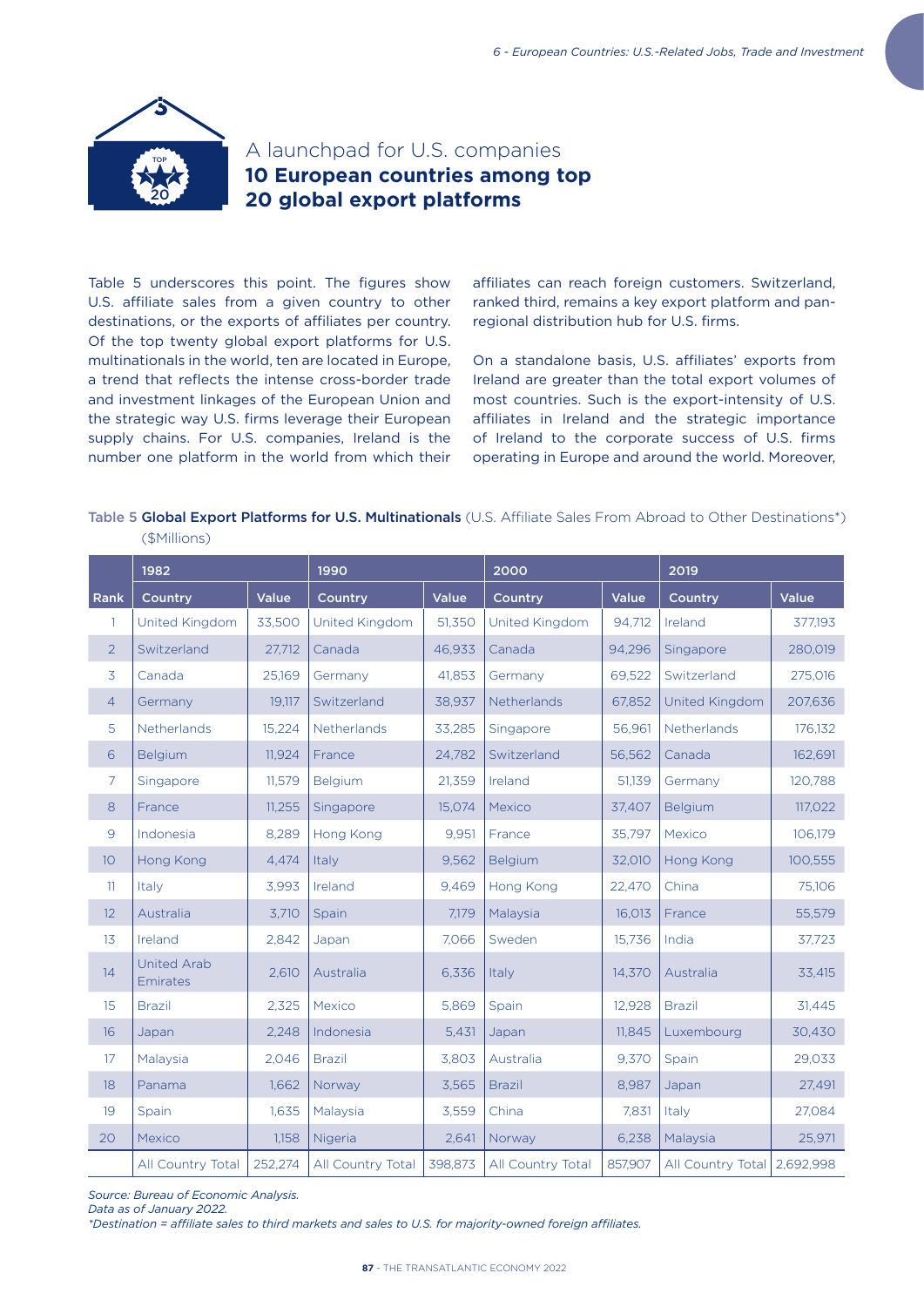the UK's exit from the EU may further solidify Ireland's spot as the number one location for U.S. affiliate exports. When exporting from the UK, new barriers to trade, including regulatory checks and rules of origin requirements, in addition to stricter immigration rules, could cause some companies to relocate operations to Ireland in search of easier access to the EU market.

The UK still plays an important role for U.S. companies as an export platform to the rest of Europe. However, the introduction of the euro, the Single Market, EU enlargement and now Brexit have enticed more U.S. firms to invest directly in EU member states. The extension of EU production networks and commercial infrastructure throughout a larger pan-continental Single Market has shifted the center of gravity in Europe eastward within the EU, with Brussels playing an important role in shaping economic policy.

### **Why Europe Matters**

What started out as a loosely configured market of six nations (Belgium, France, West Germany, Italy, Luxembourg and the Netherlands) in the late 1950s is now an economic behemoth joined together in a Single Market. Indeed, the sum of Europe's parts is one of the largest economic entities in the world. In nominal U.S. dollar terms, the European Union (plus the UK, Norway, Switzerland, and Iceland) accounted for an estimated 23% of world output in 2021 – slightly lower than the U.S. share (24%) but greater than that of China (18%). Based on purchasing power parity figures, Europe's share was greater than that of the United States but less than that of China in 2021.

Given its size, Europe remains a key pillar of the global economy and critical component to the corporate success of U.S. firms. As Table 6 highlights, Europe attracts more than half of U.S. aggregate FDI outflows. The region's share of total U.S. FDI during the last decade was 57.3%, which is up from the first decade of this century as well as from the level of the 1990s. We are early in this decade, but thus far, Europe's share of U.S. FDI outflows has actually increased to 62.6% of the total. Part of this dynamic reflects weakening U.S. investment flows to China.

#### Table 6 Cumulative U.S. FDI Outflows (\$Billions)

| <b>Decade</b>  | All<br><b>Countries</b> | <b>Europe</b> | <b>Europe</b><br>$\overline{as} a \%$ of<br>World |
|----------------|-------------------------|---------------|---------------------------------------------------|
| 1950-1959      | 20,363                  | 3,997         | 19.6%                                             |
| 1960-1969      | 40.634                  | 16.220        | 39.9%                                             |
| 1970-1979      | 122,721                 | 57.937        | 47.2%                                             |
| 1980-1989      | 171.880                 | 94.743        | 55.1%                                             |
| 1990-1999      | 869.489                 | 465,337       | 53.5%                                             |
| 2000-2009      | 2,056,007               | 1.149.810     | 55.9%                                             |
| 2010-2019      | 2.404.739               | 1.378.601     | 57.3%                                             |
| 2020 - Q3 2021 | 542.347                 | 339,610       | 62.6%                                             |

*Source: Bureau of Economic Analysis. Data as of January 2022.*

Even after adjusting for FDI flows related to holding companies, Europe remains the favored destination of U.S. firms. This runs counter to the fashionable but false narrative that corporate America prefers lowcost nations in Asia, Latin America, and Africa to developed markets like Europe.

Investing in emerging markets such as China, India, and Brazil remains difficult, with indigenous barriers to growth (poor infrastructure, dearth of human capital, corruption, etc.) as well as policy headwinds (foreign exchange controls, tax preferences favoring local firms) reducing the overall attractiveness of these markets to multinationals. As shown in Table 7, there has been a wide divergence between U.S. FDI to the BRICs (Brazil, Russia, India, China) and U.S. FDI to Europe. After a drop in flows to Europe in 2019 due to U.S. domestic tax reform, investment in Europe rebounded in 2020 and continued to gather momentum in 2021. In the first three quarters of 2021, U.S. FDI outflows to Europe totaled roughly \$190 billion, compared with just \$5.1 billion in flows to China and \$11.5 billion in flows to the BRICs.

In addition to being one of the largest economic blocs in the world, Europe is also wealthy, and wealth matters. Wealth is correlated with highly skilled labor, rising per capita incomes, innovation, and a

**Europe's share of U.S. FDI during the last decade** 

**57.3%**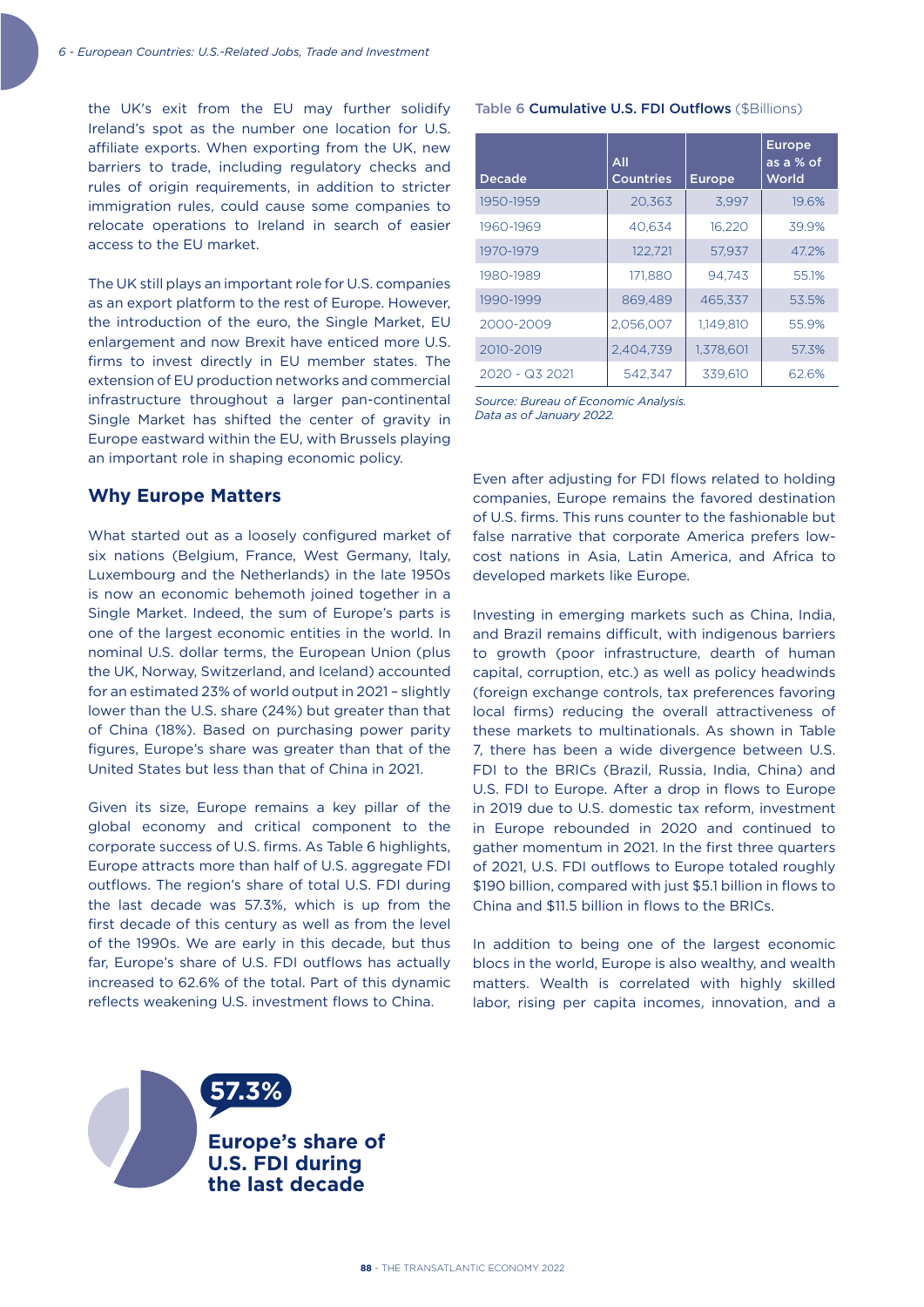

#### Table 7 U.S. Foreign Direct Investment Outflows to the BRICs vs. Europe\* (\$Billions)

*\*Europe does not include flows to Russia. Source: Bureau of Economic Analysis. Data as of January 2022.*

world class R&D infrastructure, among other things. In the aggregate, 15 of the 25 wealthiest nations in the world are European. Per capita income levels in Europe are significantly greater than those in India, in China, and in all of Africa. China's per capita income (in purchasing power parity terms) of just \$19,100 in 2021 is well below that of Switzerland (\$78,100), the Netherlands (\$62,800), Germany (\$58,200), Finland (\$53,100), and the European Union (\$48,300). Meanwhile, India's per capita GDP was just \$7,300 in 2021, according to estimates from the IMF.

Wealth, in turn, drives consumption. The EU plus the UK accounted for about 20% of total global personal consumption expenditures in 2020, a slightly lower share than that of the United States but well above that of China (11%) and India (4%). Gaining access to wealthy consumers is among the primary reasons why U.S. firms invest overseas – hence the continued attractiveness of wealthy Europe to American companies.

Just as the macroeconomic backdrop influences investment decisions, so too do micro factors. Country and industry regulations can help or hamper the foreign activities of U.S. companies, and greatly influence where U.S. firms invest overseas. Think intellectual property right protections, the ability to obtain credit, regulations governing employment, the time it takes to start a business, contract enforcements, and rules and regulations concerning cross border trade and data flows. These and other metrics influence and dictate the ease of doing business, and on this basis many European countries rank as the most attractive in the world.

Finally, Europe continues to be a world leader when it comes to innovation and knowledge-based activities. According to the 2021 Global Innovation Index, 8 European economies rank among the top 15 most innovative countries in the world. The index takes into account a wide range of factors such as institutions, education quality, research & development, information & communication technologies (ICT) infrastructure, and more. On these measures, Europe is the most attractive region in the world for innovation. Another important measure of knowledge-based capabilities, also highlighted in the report, is science & technology (S&T) intensity – or the sum of the patent and scientific publication shares divided by the population. By this measure, many European and U.S. regions have more scientific output per capita than their Asian counterparts. In fact, of the top 15 science & technology clusters, ranked by S&T intensity, 7 are located in Europe, 6 in the United States, and only 2 are in Asia.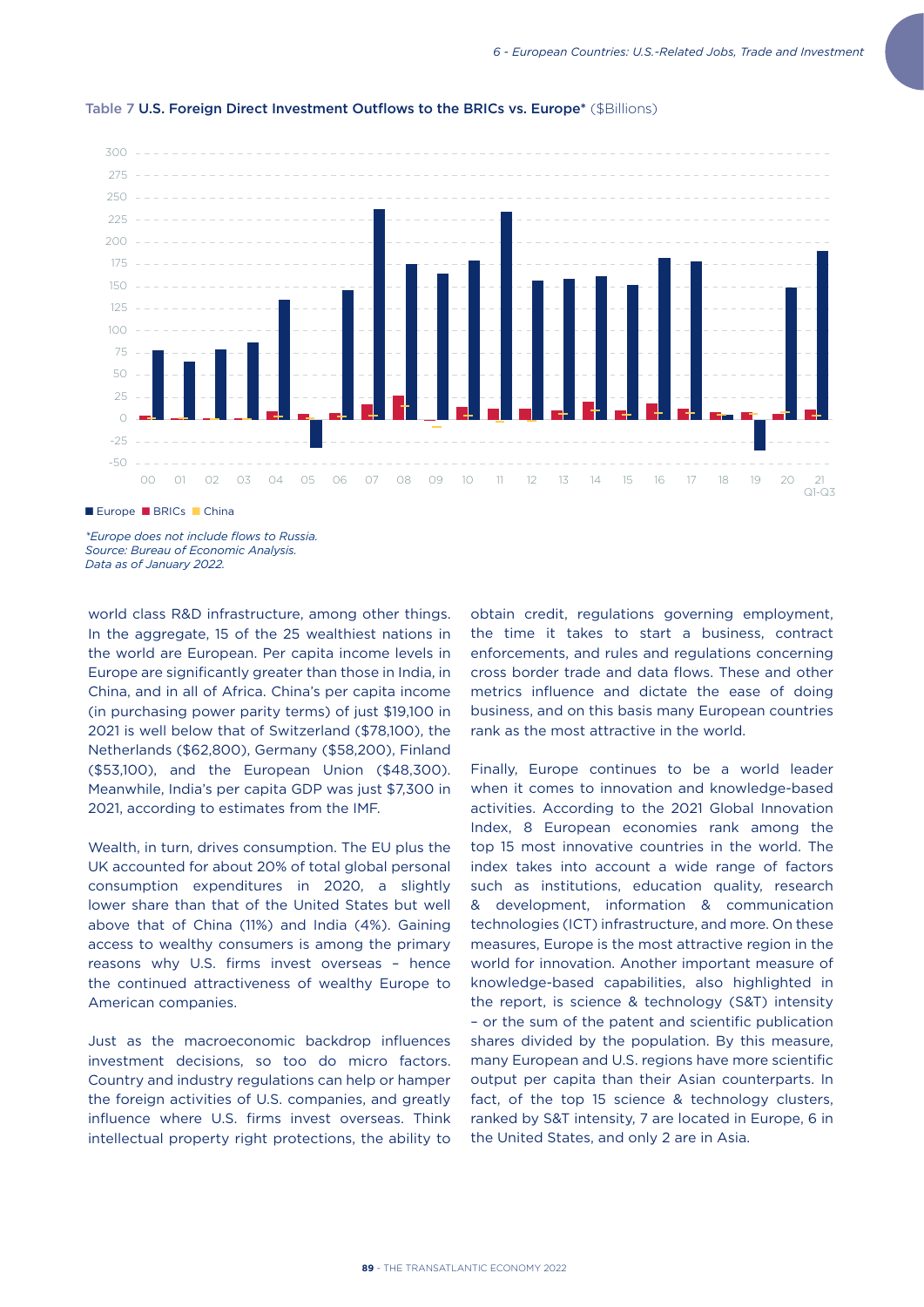

U.S. business contributes to Europe's R&D expenditures **\$33 billion**

### Table 8 Global Innovation Index 2021

| <b>Overall Global Innovation Index</b> |                      |  |  |  |
|----------------------------------------|----------------------|--|--|--|
| <b>Rank</b>                            | Country              |  |  |  |
| 1                                      | Switzerland          |  |  |  |
| $\mathcal{P}$                          | Sweden               |  |  |  |
| 3                                      | <b>United States</b> |  |  |  |
| $\overline{4}$                         | United Kingdom       |  |  |  |
| 5                                      | South Korea          |  |  |  |
| 6                                      | Netherlands          |  |  |  |
| 7                                      | Finland              |  |  |  |
| 8                                      | Singapore            |  |  |  |
| 9                                      | Denmark              |  |  |  |
| 10                                     | Germany              |  |  |  |
| 11                                     | France               |  |  |  |
| 12                                     | China                |  |  |  |
| 13                                     | Japan                |  |  |  |
| 14                                     | Hong Kong, China     |  |  |  |
| 15                                     | Israel               |  |  |  |

| Science and Technology (S&T) Intensity |                            |               |  |  |  |
|----------------------------------------|----------------------------|---------------|--|--|--|
| <b>Rank</b>                            | <b>S&amp;T Cluster</b>     | Country       |  |  |  |
| 1                                      | Cambridge                  | UK            |  |  |  |
| $\mathcal{P}$                          | Eindhoven                  | Belgium/Neth. |  |  |  |
| 3                                      | Ann Arbor, MI              | U.S.          |  |  |  |
| $\overline{4}$                         | Oxford                     | <b>UK</b>     |  |  |  |
| 5                                      | San Jose-San Francisco, CA | U.S.          |  |  |  |
| 6                                      | Daejeon                    | Korea         |  |  |  |
| 7                                      | Boston-Cambridge, MA       | U.S.          |  |  |  |
| 8                                      | Seattle, WA                | U.S.          |  |  |  |
| 9                                      | San Diego, CA              | U.S.          |  |  |  |
| 10                                     | Raleigh, NC                | U.S.          |  |  |  |
| 11                                     | Lund-Malmö                 | Sweden        |  |  |  |
| 12                                     | Kanazawa                   | Japan         |  |  |  |
| 13                                     | Munich                     | Germany       |  |  |  |
| 14                                     | Lausanne                   | Switz./France |  |  |  |
| 15                                     | Stockholm                  | Sweden        |  |  |  |

*Source: Cornell University, INSEAD, and the World Intellectual Property Organization, Global Innovation Index 2021. Data as of 2021.* 

Since R&D expenditures are a key driver of valueadded growth, it is interesting to note that EU- and UK-based organizations accounted for about onefifth of total global R&D in 2019 in purchasing-power parity terms. That lagged the share of the United States and China but exceeded the share of Japan and South Korea. Over the past two decades, China has steadily advanced its R&D capabilities, and is projected to overtake the United States as the top R&D spender in the world (Table 9).

Sweden, Germany, Switzerland, and Austria rank among the top countries in terms of R&D spending as a percentage of GDP. All had R&D-to-GDP ratios above 3% in 2019, larger than that of the United States (2.8%) and China (2.1%). As shown in Table 10, a large part of the R&D funding in these countries comes from businesses.

U.S. corporate affiliates in Europe also play an important role in the R&D and innovation climate of the region. These affiliates contributed \$33 billion to Europe's total expenditures on R&D.

Europe remains a leader in a number of cuttingedge industries, including life sciences, agriculture and food production, automotives, nanotechnology, energy, and information and communications. Innovation requires talent, and on this basis, Europe is holding its own relative to other parts of the world. Europe is the world leader in terms of full-time equivalent research staff. Of the world's total pool of research personnel, the EU plus the UK, Switzerland, Norway and Iceland housed an estimated 2.3 million researchers in 2019 versus 1.6 million in the United States and 2.1 million in China, according to OECD estimates.

# **Number of researchers hosted**

(2019)



**2.3 million** EU + Iceland + Norway + UK + Switzerland

**2.1 million** China **1.6 mill** U.S.